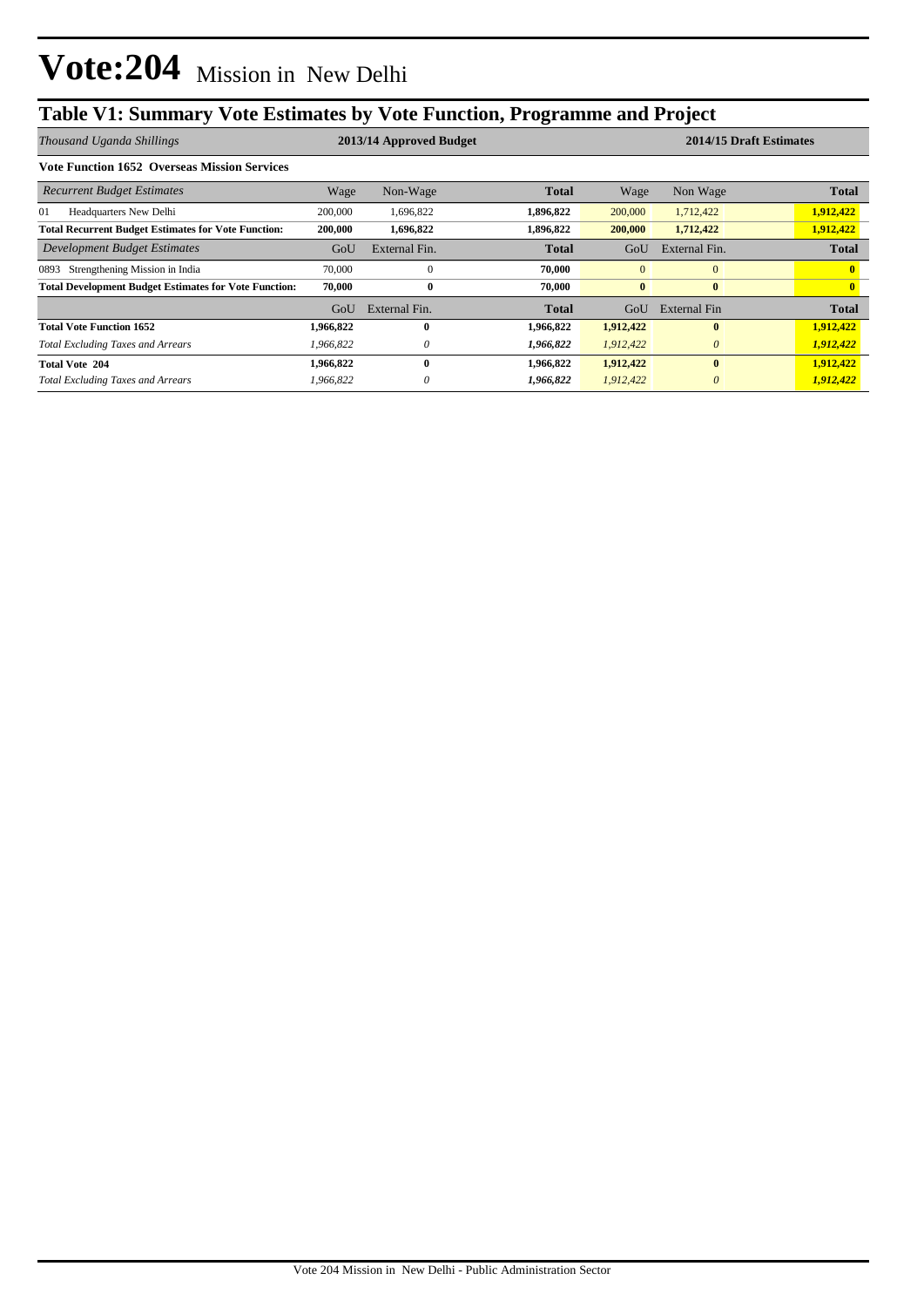# **Vote:204** Mission in New Delhi

### **Table V2: Summary Vote Estimates by Item**

| Thousand Uganda Shillings                                | 2013/14 Approved Budget |                       | 2014/15 Draft Estimates |                |                       |              |
|----------------------------------------------------------|-------------------------|-----------------------|-------------------------|----------------|-----------------------|--------------|
|                                                          | GoU                     | External Fin.         | <b>Total</b>            |                | GoU External Fin.     | <b>Total</b> |
| <b>Employees, Goods and Services (Outputs Provided)</b>  | 1,896,822               | 0                     | 1,896,822               | 1,912,422      | $\boldsymbol{\theta}$ | 1,912,422    |
| 211103 Allowances                                        | 470,392                 | $\mathbf{0}$          | 470,392                 | 485,992        | $\mathbf{0}$          | 485,992      |
| 211105 Missions staff salaries                           | 200,000                 | $\Omega$              | 200,000                 | 200,000        | $\Omega$              | 200,000      |
| 212101 Social Security Contributions                     | 16,000                  | $\Omega$              | 16,000                  | $\overline{0}$ | $\overline{0}$        | $\mathbf{0}$ |
| 212201 Social Security Contributions                     | 0                       | $\Omega$              | $\mathbf{0}$            | 16,000         | $\Omega$              | 16,000       |
| 213001 Medical expenses (To employees)                   | 35,000                  | $\Omega$              | 35,000                  | 75,000         | $\mathbf{0}$          | 75,000       |
| 221001 Advertising and Public Relations                  | 30,000                  | 0                     | 30,000                  | 15,000         | $\mathbf{0}$          | 15,000       |
| 221007 Books, Periodicals & Newspapers                   | 1,809                   | $\Omega$              | 1,809                   | 1,809          | $\Omega$              | 1,809        |
| 221008 Computer supplies and Information Technology (IT) | 10,001                  | $\Omega$              | 10,001                  | 10,001         | $\overline{0}$        | 10,001       |
| 221009 Welfare and Entertainment                         | 10,000                  | $\Omega$              | 10,000                  | 10,000         | $\mathbf{0}$          | 10,000       |
| 221011 Printing, Stationery, Photocopying and Binding    | 16,000                  | $\Omega$              | 16,000                  | 16,000         | $\mathbf{0}$          | 16,000       |
| 222001 Telecommunications                                | 23,000                  | 0                     | 23,000                  | 23,000         | $\mathbf{0}$          | 23,000       |
| 222002 Postage and Courier                               | 4,000                   | $\Omega$              | 4,000                   | 4,000          | $\Omega$              | 4,000        |
| 223001 Property Expenses                                 | $\Omega$                | $\Omega$              | $\bf{0}$                | 2,800          | $\mathbf{0}$          | 2,800        |
| 223003 Rent – (Produced Assets) to private entities      | 803,920                 | $\Omega$              | 803,920                 | 793,920        | $\mathbf{0}$          | 793,920      |
| 223005 Electricity                                       | 57,900                  | $\Omega$              | 57,900                  | 42,900         | $\mathbf{0}$          | 42,900       |
| 223006 Water                                             | 8,000                   | $\Omega$              | 8,000                   | 8,000          | $\mathbf{0}$          | 8,000        |
| 224002 General Supply of Goods and Services              | 2,800                   | $\Omega$              | 2,800                   | $\overline{0}$ | $\overline{0}$        | $\mathbf{0}$ |
| 226001 Insurances                                        | 10,000                  | $\mathbf{0}$          | 10,000                  | 10,000         | $\mathbf{0}$          | 10,000       |
| 227001 Travel inland                                     | 28,501                  | $\mathbf{0}$          | 28,501                  | 28,501         | $\mathbf{0}$          | 28,501       |
| 227002 Travel abroad                                     | 125,499                 | $\mathbf{0}$          | 125,499                 | 125,499        | $\overline{0}$        | 125,499      |
| 227004 Fuel, Lubricants and Oils                         | 34,000                  | $\mathbf{0}$          | 34,000                  | 34,000         | $\overline{0}$        | 34,000       |
| 228002 Maintenance - Vehicles                            | 10,000                  | $\mathbf{0}$          | 10,000                  | 10,000         | $\mathbf{0}$          | 10,000       |
| <b>Investment</b> (Capital Purchases)                    | 70,000                  | $\boldsymbol{\theta}$ | 70,000                  | $\theta$       | $\theta$              |              |
| 231005 Machinery and equipment                           | 35,000                  | $\bf{0}$              | 35,000                  | $\mathbf{0}$   | $\mathbf{0}$          |              |
| 231006 Furniture and fittings (Depreciation)             | 35,000                  | $\boldsymbol{0}$      | 35,000                  | $\mathbf{0}$   | $\overline{0}$        |              |
| <b>Grand Total Vote 204</b>                              | 1,966,822               | $\bf{0}$              | 1,966,822               | 1,912,422      | $\bf{0}$              | 1,912,422    |
| <b>Total Excluding Taxes and Arrears</b>                 | 1,966,822               | 0                     | 1,966,822               | 1,912,422      | $\theta$              | 1,912,422    |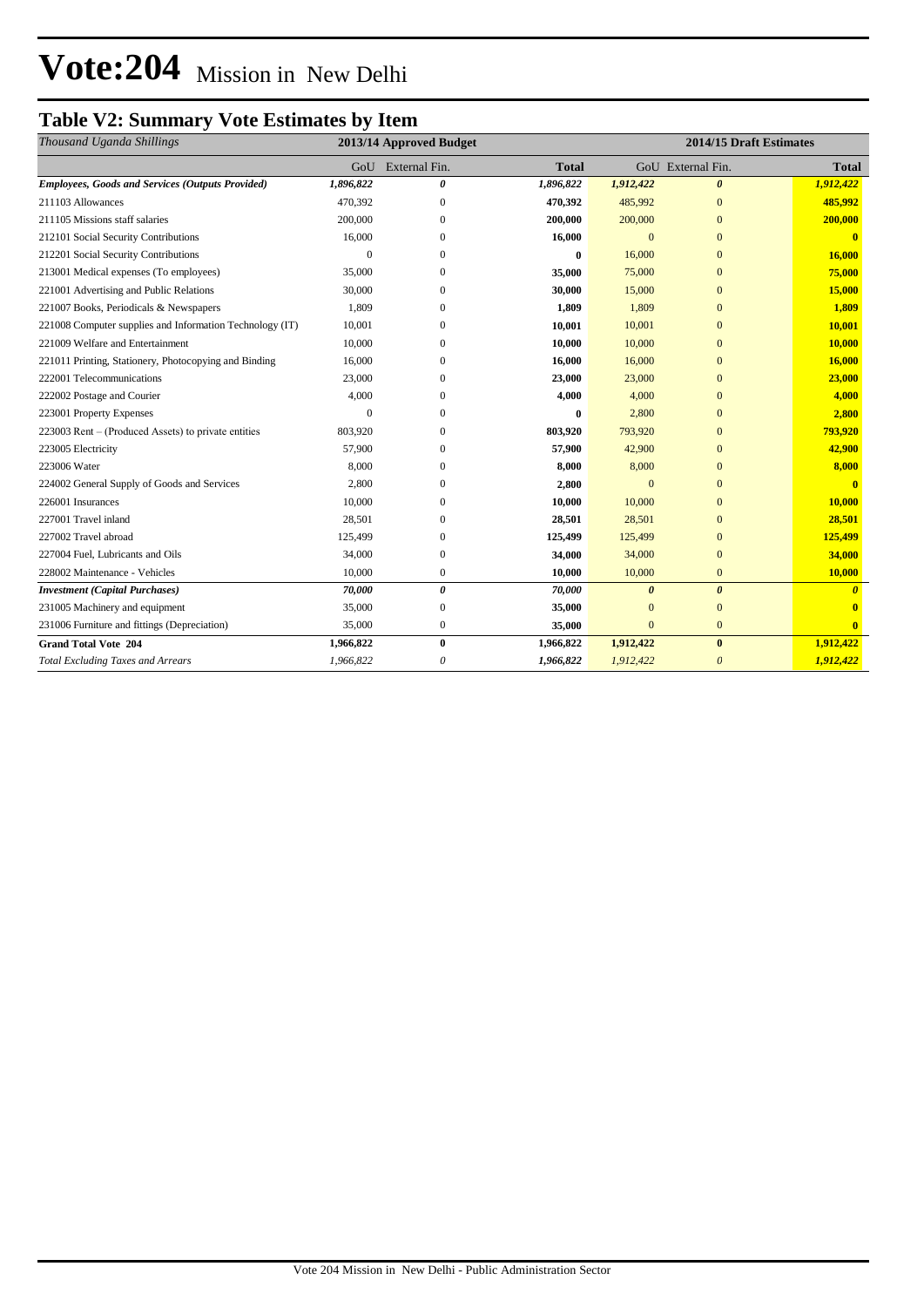# **Vote:204** Mission in New Delhi

## **Table V3: Detailed Estimates by Vote Function, Cost Centre, Output and Item**

#### *Vote Function 1652 Overseas Mission Services*

#### *Recurrent Budget Estimates*

#### **Programme 01 Headquarters New Delhi**

| Thousand Uganda Shillings                                            | 2013/14 Approved Budget |                  | 2014/15 Draft Estimates |                       |              |                         |
|----------------------------------------------------------------------|-------------------------|------------------|-------------------------|-----------------------|--------------|-------------------------|
| <b>Outputs Provided</b>                                              | Wage                    | Non-Wage         | <b>Total</b>            | Wage                  | Non Wage     | <b>Total</b>            |
| <b>Output:165201 Cooperation frameworks</b>                          |                         |                  |                         |                       |              |                         |
| 211103 Allowances                                                    | $\mathbf{0}$            | 137,392          | 137,392                 | $\mathbf{0}$          | 152,992      | 152,992                 |
| 211105 Missions staff salaries                                       | 200,000                 | $\mathbf{0}$     | 200,000                 | 200,000               | $\mathbf{0}$ | 200,000                 |
| 213001 Medical expenses (To employees)                               | $\boldsymbol{0}$        | 35,000           | 35,000                  | $\boldsymbol{0}$      | 50,000       | 50,000                  |
| 221007 Books, Periodicals & Newspapers                               | $\boldsymbol{0}$        | 1,809            | 1,809                   | $\mathbf{0}$          | 1,809        | 1,809                   |
| 221008 Computer supplies and Information Tec                         | $\boldsymbol{0}$        | 10,001           | 10,001                  | $\overline{0}$        | 10,001       | 10,001                  |
| 222001 Telecommunications                                            | $\mathbf{0}$            | 23,000           | 23,000                  | $\mathbf{0}$          | 23,000       | 23,000                  |
| 222002 Postage and Courier                                           | $\boldsymbol{0}$        | 4,000            | 4,000                   | $\mathbf{0}$          | 4,000        | 4,000                   |
| 223003 Rent – (Produced Assets) to private enti                      | $\boldsymbol{0}$        | 687,000          | 687,000                 | $\mathbf{0}$          | 687,000      | 687,000                 |
| 223005 Electricity                                                   | $\boldsymbol{0}$        | 25,000           | 25,000                  | $\mathbf{0}$          | 10,000       | 10,000                  |
| 223006 Water                                                         | $\boldsymbol{0}$        | 8,000            | 8,000                   | $\mathbf{0}$          | 8,000        | 8,000                   |
| 226001 Insurances                                                    | $\boldsymbol{0}$        | 10,000           | 10,000                  | $\mathbf{0}$          | 10,000       | 10,000                  |
| 227001 Travel inland                                                 | $\boldsymbol{0}$        | 28,501           | 28,501                  | $\mathbf{0}$          | 28,501       | 28,501                  |
| 227002 Travel abroad                                                 | $\boldsymbol{0}$        | 125,499          | 125,499                 | $\boldsymbol{0}$      | 125,499      | 125,499                 |
| Total Cost of Output 165201:                                         | 200,000                 | 1,095,202        | 1,295,202               | 200,000               | 1,110,802    | 1,310,802               |
| <b>Output:165202 Consulars services</b>                              |                         |                  |                         |                       |              |                         |
| 211103 Allowances                                                    | $\boldsymbol{0}$        | 254,000          | 254,000                 | $\mathbf{0}$          | 254,000      | 254,000                 |
| 212101 Social Security Contributions                                 | $\boldsymbol{0}$        | 16,000           | 16,000                  | $\mathbf{0}$          | $\mathbf{0}$ | $\overline{\mathbf{0}}$ |
| 212201 Social Security Contributions                                 | $\mathbf{0}$            | $\boldsymbol{0}$ | $\bf{0}$                | $\mathbf{0}$          | 16,000       | 16,000                  |
| 213001 Medical expenses (To employees)                               | $\boldsymbol{0}$        | $\mathbf{0}$     | $\bf{0}$                | $\mathbf{0}$          | 10,000       | 10,000                  |
| 221009 Welfare and Entertainment                                     | $\boldsymbol{0}$        | 10,000           | 10,000                  | $\mathbf{0}$          | 10,000       | 10,000                  |
| 221011 Printing, Stationery, Photocopying and                        | $\boldsymbol{0}$        | 16,000           | 16,000                  | $\mathbf{0}$          | 16,000       | 16,000                  |
| 223001 Property Expenses                                             | $\boldsymbol{0}$        | $\mathbf{0}$     | $\bf{0}$                | $\mathbf{0}$          | 2,800        | 2,800                   |
| 223003 Rent – (Produced Assets) to private enti                      | $\boldsymbol{0}$        | 10,000           | 10,000                  | $\mathbf{0}$          | $\mathbf{0}$ | $\bf{0}$                |
| 224002 General Supply of Goods and Services                          | $\boldsymbol{0}$        | 2,800            | 2,800                   | $\mathbf{0}$          | $\mathbf{0}$ | $\overline{\mathbf{0}}$ |
| 227004 Fuel, Lubricants and Oils                                     | $\boldsymbol{0}$        | 34,000           | 34,000                  | $\mathbf{0}$          | 34,000       | 34,000                  |
| 228002 Maintenance - Vehicles                                        | $\mathbf{0}$            | 10,000           | 10,000                  | $\mathbf{0}$          | 10,000       | 10,000                  |
| Total Cost of Output 165202:                                         | 0                       | 352,800          | 352,800                 | $\boldsymbol{\theta}$ | 352,800      | 352,800                 |
| Output:165204 Promotion of trade, tourism, education, and investment |                         |                  |                         |                       |              |                         |
| 211103 Allowances                                                    | $\boldsymbol{0}$        | 79,000           | 79,000                  | $\mathbf{0}$          | 79,000       | 79,000                  |
| 213001 Medical expenses (To employees)                               | $\boldsymbol{0}$        | $\overline{0}$   | $\bf{0}$                | $\mathbf{0}$          | 15,000       | 15,000                  |
| 221001 Advertising and Public Relations                              | $\boldsymbol{0}$        | 30,000           | 30,000                  | $\mathbf{0}$          | 15,000       | 15,000                  |
| 223003 Rent – (Produced Assets) to private enti                      | $\boldsymbol{0}$        | 106,920          | 106,920                 | $\mathbf{0}$          | 106,920      | 106,920                 |
| 223005 Electricity                                                   | $\boldsymbol{0}$        | 32,900           | 32,900                  | $\mathbf{0}$          | 32,900       | 32,900                  |
| Total Cost of Output 165204:                                         | 0                       | 248,820          | 248,820                 | $\boldsymbol{\theta}$ | 248,820      | 248,820                 |
| <b>Total Cost of Outputs Provided</b>                                | 200,000                 | 1,696,822        | 1,896,822               | 200,000               | 1,712,422    | 1,912,422               |
| <b>Total Programme 01</b>                                            | 200,000                 | 1,696,822        | 1,896,822               | 200,000               | 1,712,422    | 1,912,422               |
| <b>Total Excluding Arrears</b>                                       | 200,000                 | 1,696,822        | 1,896,822               | 200,000               | 1,712,422    | 1,912,422               |

#### *Development Budget Estimates*

#### **Project 0893 Strengthening Mission in India**

| Thousand Uganda Shillings                                               | 2013/14 Approved Budget |               |              |              | 2014/15 Draft Estimates |              |  |  |
|-------------------------------------------------------------------------|-------------------------|---------------|--------------|--------------|-------------------------|--------------|--|--|
| <b>Capital Purchases</b>                                                | GoU                     | External Fin. | <b>Total</b> | GoU          | External Fin.           | <b>Total</b> |  |  |
| Output:165276 Purchase of Office and ICT Equipment, including Software  |                         |               |              |              |                         |              |  |  |
| 231005 Machinery and equipment                                          | 35,000                  | $\Omega$      | 35,000       | $\Omega$     | $\Omega$                | $\mathbf{0}$ |  |  |
| Total Cost of Output 165276:                                            | 35,000                  | 0             | 35,000       | 0            | $\boldsymbol{\theta}$   | $\theta$     |  |  |
| Output:165278 Purchase of Office and Residential Furniture and Fittings |                         |               |              |              |                         |              |  |  |
| 231006 Furniture and fittings (Depreciation)                            | 35,000                  | $\Omega$      | 35,000       | $\Omega$     | $\Omega$                | 0            |  |  |
| Total Cost of Output 165278:                                            | 35,000                  | 0             | 35,000       | $\theta$     | $\theta$                |              |  |  |
| <b>Total Cost of Capital Purchases</b>                                  | 70,000                  | $\mathbf{0}$  | 70,000       | $\mathbf{0}$ | $\mathbf{0}$            | $\mathbf{0}$ |  |  |
| <b>Total Project 0893</b>                                               | 70,000                  | $\bf{0}$      | 70,000       | 0            | $\mathbf{0}$            | $\mathbf{0}$ |  |  |
| <b>Total Excluding Taxes and Arrears</b>                                | 70,000                  | 0             | 70,000       | 0            | 0                       |              |  |  |